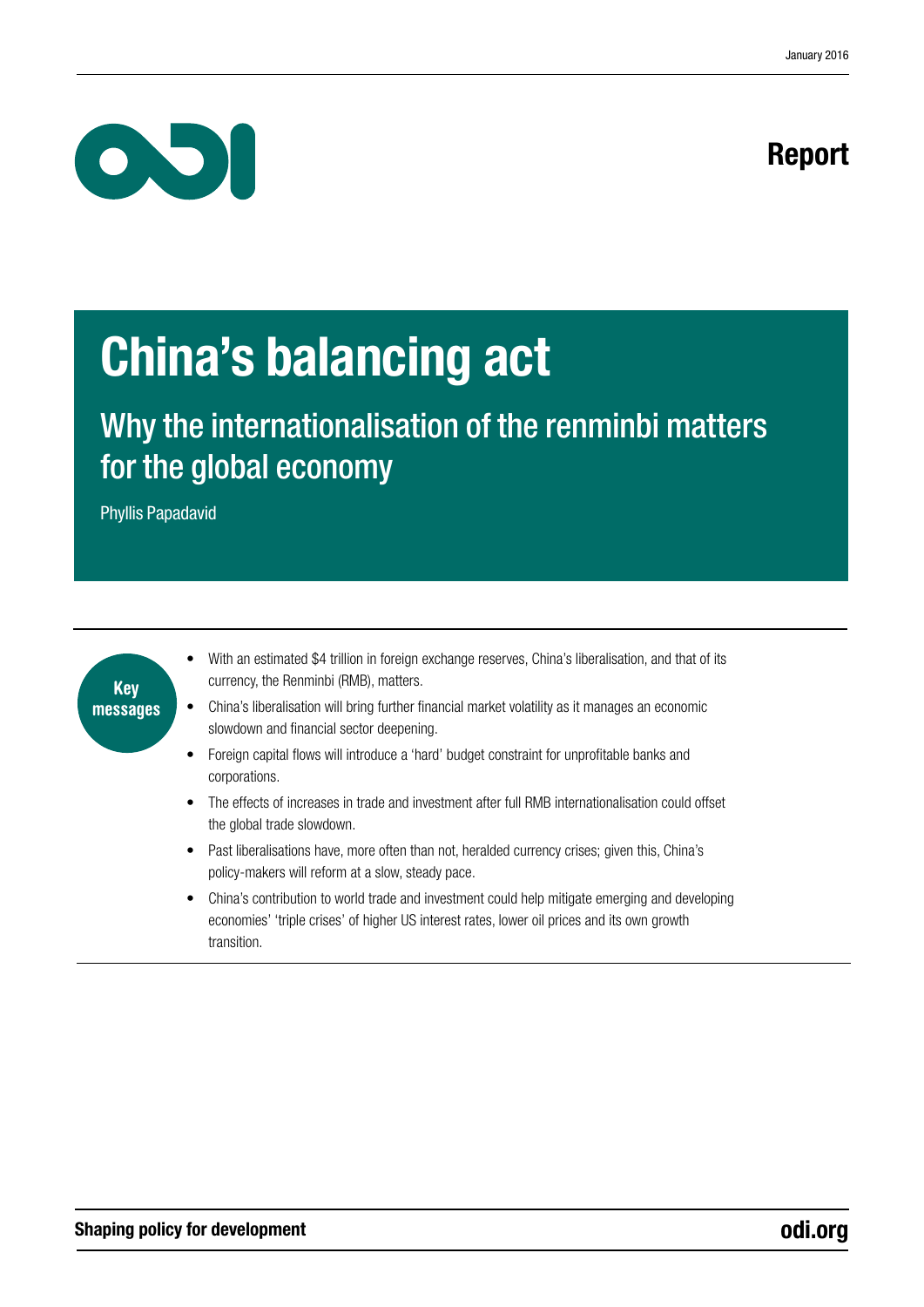# **Contents**

| Abbreviations                                        | 4               |
|------------------------------------------------------|-----------------|
| <b>Executive summary</b>                             | 5               |
| 1. China could see financial volatility rise further | 6               |
| 1.1 Further financial volatility                     | $6\phantom{1}6$ |
| 1.2 China's evolving financial liberalization        | 8               |
| 1.3 PBOC currency policy                             | 9               |
| 2. RMB internationalisation, a global growth boon?   | 10              |
| 2.1 RMB offshore centres a key catalyst              | 10              |
| 2.2 RMB's transactional usage is rising              | 11              |
| 2.3 China's catalytic investments                    | 12              |
| 3. China's objective - a tripolar currency world     | 13              |
| 4. Conclusions                                       | 14              |
| References                                           | 15              |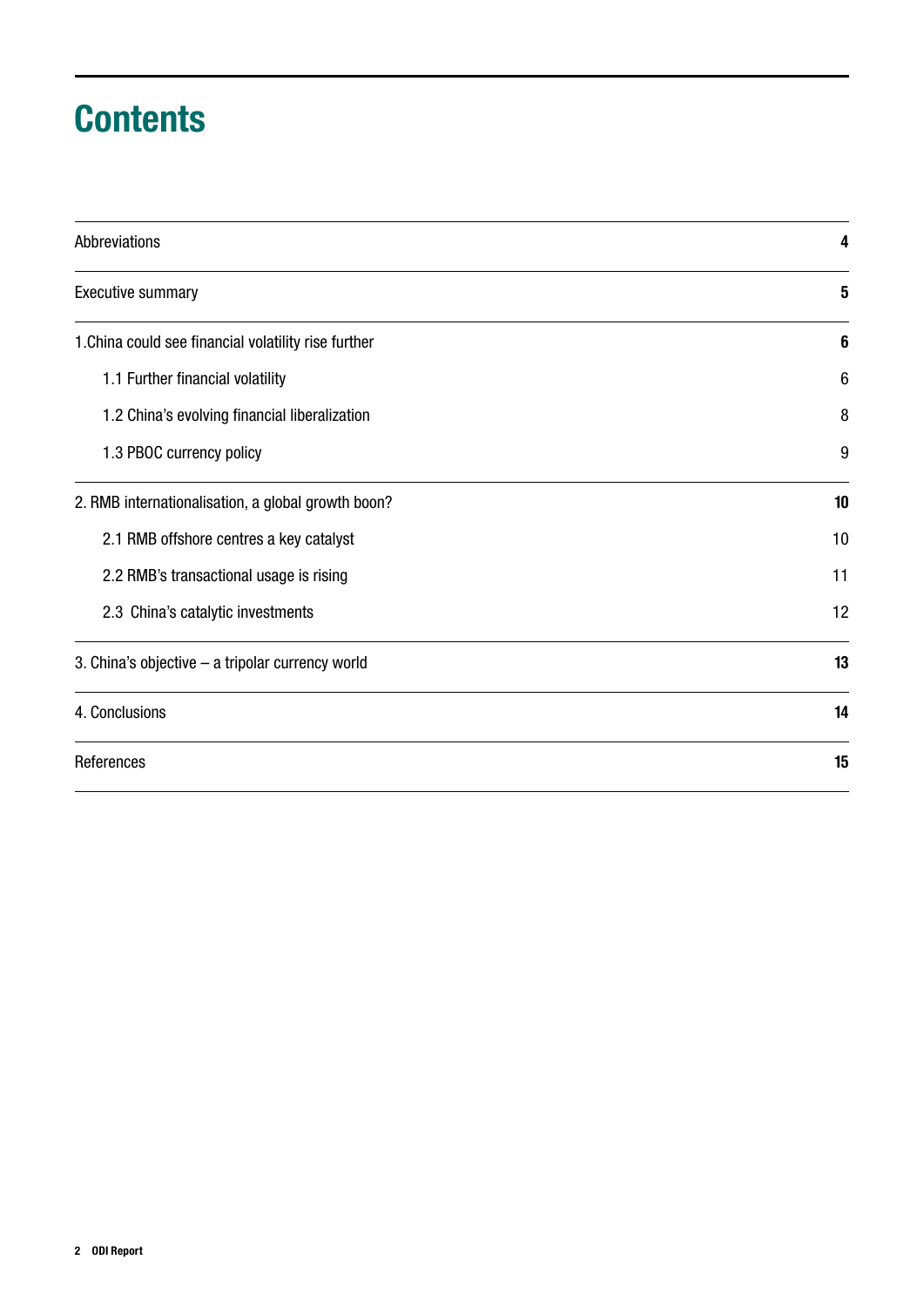# List of figures and boxes

## Figures

| <b>Figure A.</b> Key pathways and transmission mechanisms for RMB internationalisation    | 5  |
|-------------------------------------------------------------------------------------------|----|
| <b>Figure 1.</b> China's consumption share (% GDP)                                        | 6  |
| <b>Figure 2.</b> index of capital account openness*                                       | 6  |
| <b>Figure 3.</b> Comparing China's financial market volatility with August's developments | 7  |
| Figure 4. 2020 Taylor prices for 2020                                                     | 8  |
| Figure 5. China's relative prices*                                                        | 8  |
| <b>Figure 6.</b> Key pathways and transmission mechanisms for RMB internationalisation    | 10 |
| <b>Figure 7.</b> China–UK trade narrows (US\$ m)                                          | 11 |
| <b>Figure 8.</b> China's SSA trade (US\$ m)                                               | 11 |
| <b>Figure 9:</b> Shares of global trade                                                   | 13 |
| Figure 10: US and China 2060 outlook                                                      | 13 |

### Boxes

Box 1. [China's QFII and QDII schemes](#page-7-0) 8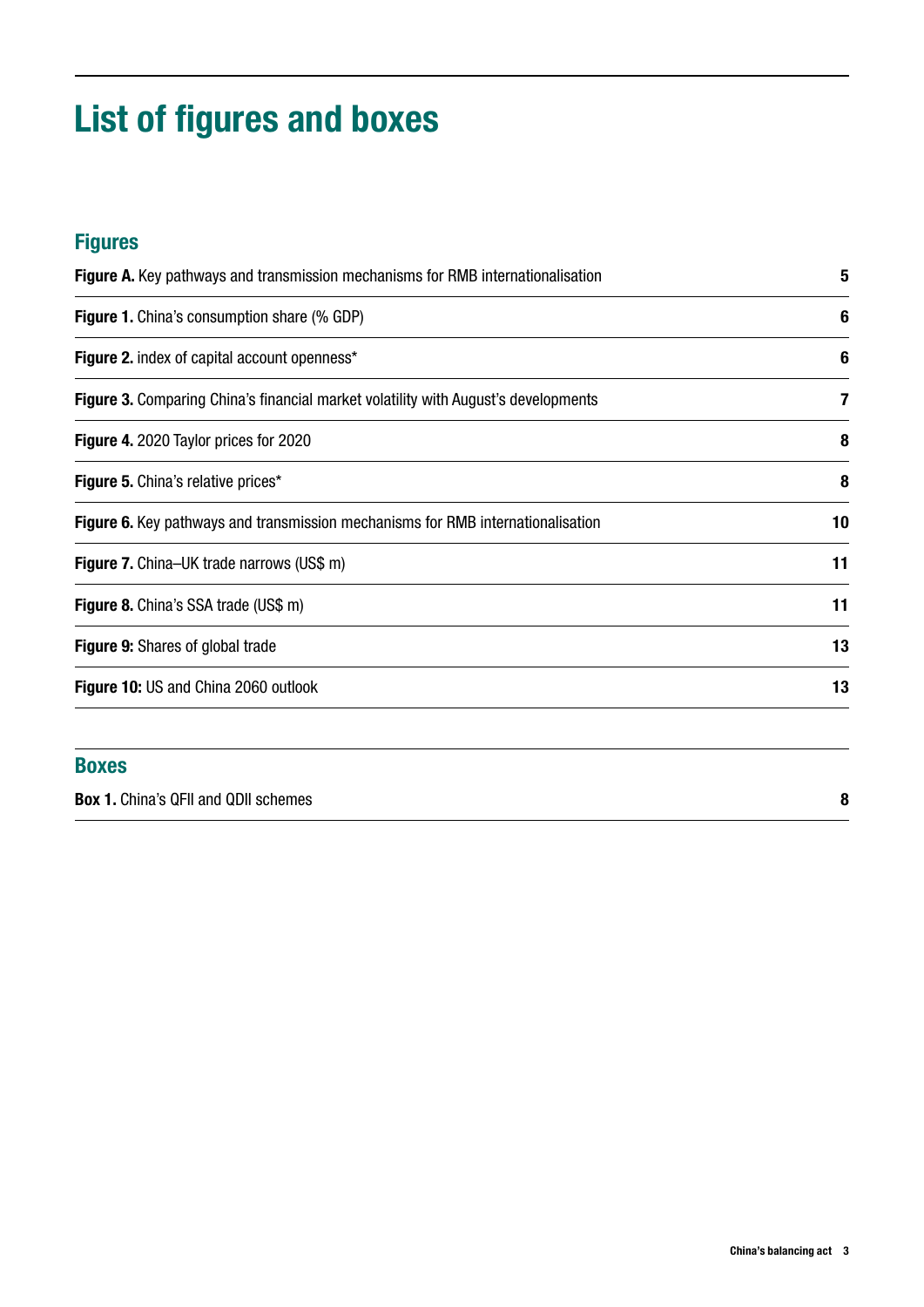# <span id="page-3-0"></span>Acknowledgements

The author would like to thank DFID for support and Dirk Willem te Velde for comments on the draft.

# Abbreviations

| <b>AFP</b>   | Agence France Presse                       | <b>OBOR</b> | One-Belt-One-Road                                |
|--------------|--------------------------------------------|-------------|--------------------------------------------------|
| <b>BIS</b>   | <b>Bank for International Settlements</b>  | <b>OECD</b> | Organisation for Economic Cooperation and        |
| <b>BRICS</b> | Brazil, Russia, India, China, South Africa |             | Development                                      |
| <b>CBOE</b>  | Chicago Board Options Exchange             | <b>OFDI</b> | Outbound FDI                                     |
| <b>CRA</b>   | <b>Contingency Reserve Arrangement</b>     | <b>PBOC</b> | People's Bank of China                           |
| <b>ECB</b>   | European Central Bank                      | <b>PPP</b>  | <b>Purchasing Power Parity</b>                   |
| FDI          | <b>Foreign Direct Investment</b>           | QDII        | <b>Qualified Domestic Institutional Investor</b> |
| <b>FEER</b>  | Fundamental Equilibrium Exchange Rate      | <b>QFII</b> | <b>Qualified Foreign Institutional Investor</b>  |
| <b>FOCAC</b> | Forum on China-Africa Cooperation          | <b>RMB</b>  | Renminbi                                         |
| <b>FSB</b>   | <b>Financial Stability Board</b>           | <b>SDR</b>  | <b>Special Drawing Rights</b>                    |
| <b>GDP</b>   | <b>Gross Domestic Product</b>              | <b>SSA</b>  | Sub-Saharan Africa                               |
| <b>IDS</b>   | Institute of Development Studies           | UK          | United Kingdom                                   |
| <b>IMF</b>   | International Monetary Fund                | US          | <b>United States</b>                             |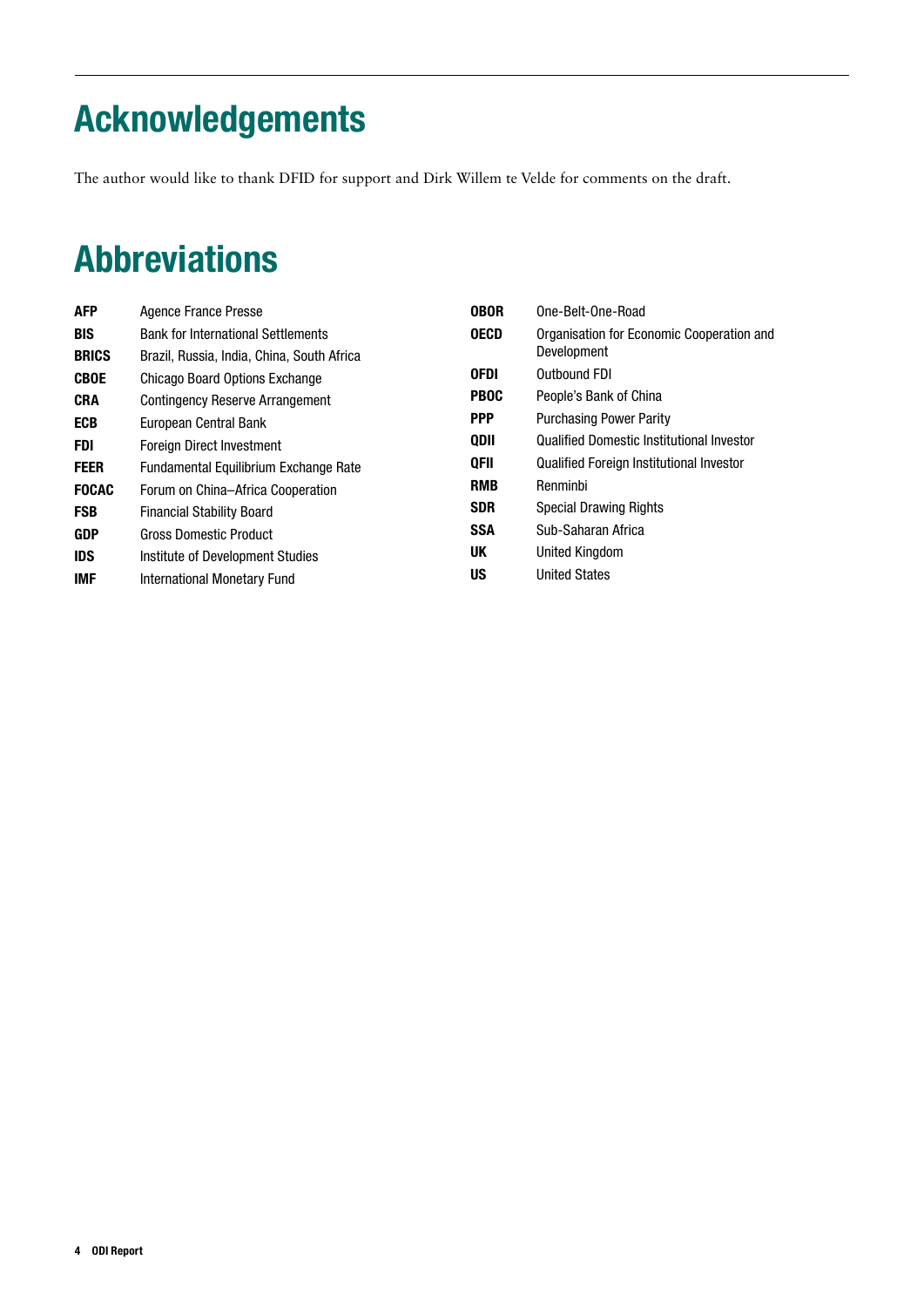### <span id="page-4-0"></span>Executive summary

With an estimated \$4 trillion in foreign exchange reserves, the liberalisation of China's financial system, and its currency, matters. Some of this is already held in US treasuries and foreign direct investment (FDI). China has been setting the stage for the internationalisation<sup>1</sup> of the renminbi (RMB) for several years. Its inclusion in the International Monetary Fund's basket of special drawing rights is a testament to this. However, recent volatility in China's stock market underscores the following:

- **•** China's liberalisation is a risk as the country manages an economic slowdown and financial sector deepening. Foreign capital flows will introduce new competition for unprofitable banks and corporations.
- **•** The effects of increases in trade and investment after full RMB internationalisation could offset the global trade slowdown, a catalyst of sharper growth slowdowns and a G20 concern.
- **•** Both are critical to assess the suitability of whether the RMB should sit alongside the US dollar and the euro as reserve currency and the degree to which it will surpass the US dollar in size.

The internationalisation of the RMB – through increased RMB bond issuance, greater inclusion in trade, greater outbound FDI and its growing status as a reserve currency – will boost global trade and investment at a time when emerging and developing markets are experiencing a slowdown, and recession in some instances. This support

is important at a time when the global economy is facing a downturn in global trade (see figure below).

Past liberalisations have, more often than not, heralded currency crises. After all, moving beyond the 'impossible trinity' of a fixed exchange rate, an independent monetary policy and opening an economy is difficult to manage, as witnessed in some of the South-East Asian economies during the Asian financial crisis of 1997. Liberalising a currency regime, from a fixed to a fully floating exchange rate, needs to be managed amid volatility in global capital flows. Given this, China's policy-makers will reform at a slow, steady pace.<sup>2</sup>

These risks need to be managed when pursuing China's objective, of taking a full part in a globalised economy. Although, at 10%, its share of world trade is still relatively small, this has increased five-fold since the mid-1990s, according to Organisation for Economic Co-operation and Development (OECD) data. At this pace of growth, China's contribution to world trade and investment could help mitigate emerging and developing economies' 'triple crises' of higher US interest rates, lower oil and commodity prices and China's growth transition (Papadavid, 2016).

Section 1 of this report highlights the importance of China balancing its liberalisation with financial sector deepening to protect against a currency crisis. In Section 2, we consider how offshore trading centres<sup>3</sup> and greater RMB transactional usage could spur outbound portfolio and foreign direct investment, offsetting the slowdown in global trade. China's economic 'endgame' and the staying power of the RMB as a reserve currency<sup>4</sup> is addressed in Section 3. Section 4 concludes.

#### Figure A. Key pathways and transmission mechanisms for RMB internationalisation



- 1 Currency internationalisation is distinct from currency convertibility; internationalisation denotes widespread currency usage in international transactions with the removal of restrictions on cross-border transfers of funds, on third-party use in contracts of trade in assets or goods and on assets denominated in the currency in private or official portfolios (Genberg 2010).
- 2 People's Bank of China Governor Zhou Xiaochuan has indicated that a slow steady pace in reform is likely (PBOC, 2015b).
- 3 An offshore currency market specialises in transactions of products not issued by that market and serves a large non-resident population (Cheung, 2015)
- 4 Reserve currency status is predicated on the depth, breadth and liquidity of a country's financial market (ECB, 2013). US dollar usage in trade settlement, confidence in it as a stable store of value and its use as an 'anchor' currency against which other currencies are pegged have been key (Meissner and Oomes, 2008; Roosa and Hirsch, 1966).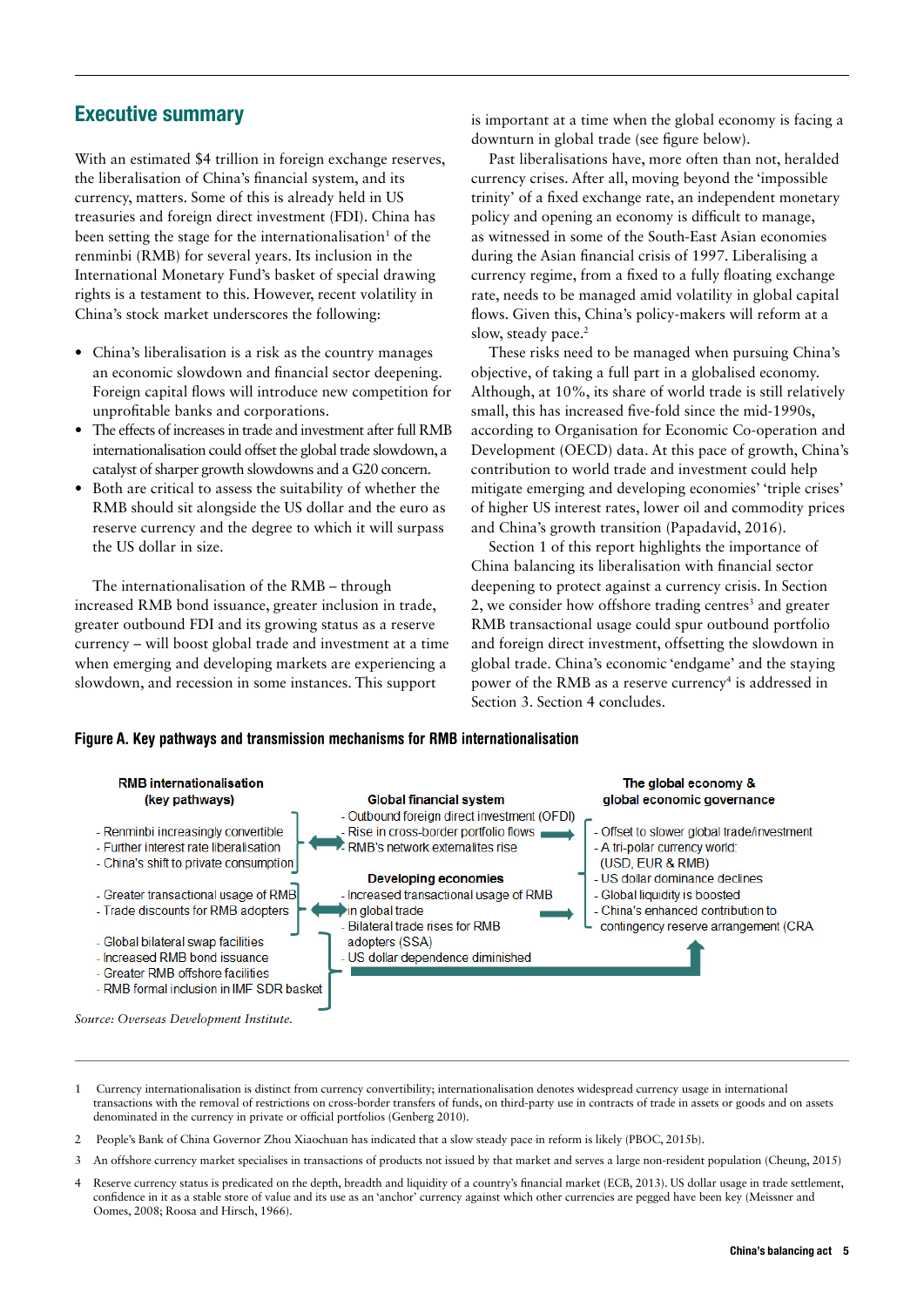### <span id="page-5-0"></span>1.China could see financial volatility rise further

With an estimated \$4 trillion in foreign exchange reserves $<sup>5</sup>$ ,</sup> the liberalisation of China's financial system, and its currency, matters. China has been setting the stage for the internationalisation<sup>6</sup> of the renminbi (RMB) for several years. Its inclusion in the International Monetary Fund's basket of special drawing rights is a testament to this. Global financial markets are understandably nervous. Their fear comes from the historical experience of liberalizations – more often than not, generating currency crises. Given this, liberalisation accompanied by a liquid, deep and

well-regulated financial system is key to China's balanced growth path.

Financial deepening is important: capital account liberalisations can increase inequality and reduce the labour share of income in countries with underdeveloped financial systems (Furceri and Loungani, 2015). Banking sector reform fuels equity market development, which helps unlock China's domestic savings too (Chinn and Ito 2005). This is key for China to arrest the downtrend in private consumption as a share of gross domestic product (GDP) (Figure 1). Additionally, foreign entry of global financial institutions will bring knowledge spillover of new financial products (Eichengreen and Kawai, 2015).





*Source: World Bank. \*Data show the Chinn Ito index of capital account openness; Higher readings denote greater openness; see Chinn and Ito (2006)*

#### 1.1 Further financial volatility

Recent financial volatility has coincided with China becoming increasingly open in de facto terms and selectively dismantling its capital controls; however, the government is far from allowing the extent of free flow of capital that is typical of reserve currencies. China's financial system is already the fourth largest behind the US, the Eurozone, Japan and the UK. And yet, its capital account is still closed in comparison with its counterparts (Chinn and Ito, 2006). In fact, the Chinn and Ito index of financial openness suggests China is one of the most closed economies in the world (Figure 2).

China's liberalisation is a risk as the country manages an economic slowdown and financial sector deepening. Foreign capital flows will introduce new competition for unprofitable banks and corporations. This will also bring increased financial volatility, given that open financial systems are also more exposed to the contagion, or spillover effects characteristic of systemic financial crises (Dijkman, 2010; Pang, 2015). In this context, crises are important to consider in the case of China. As it moves to full capital account convertibility, and facilitates both outbound and inbound financial investments through loosening regulations, a key challenge will be to avoid

<sup>5</sup> Estimates of China's foreign exchange reserves are available from the State Administration of Foreign Exchange: http://www.safe.gov.cn/wps/portal/ english/

<sup>6</sup> Currency internationalisation is distinct from its convertibility; it denotes widespread currency usage in global transactions with the removal of restrictions on cross-border transfers of funds, on third-party use in contracts and in assets denominated in the currency in private or official portfolios (Genberg 2010).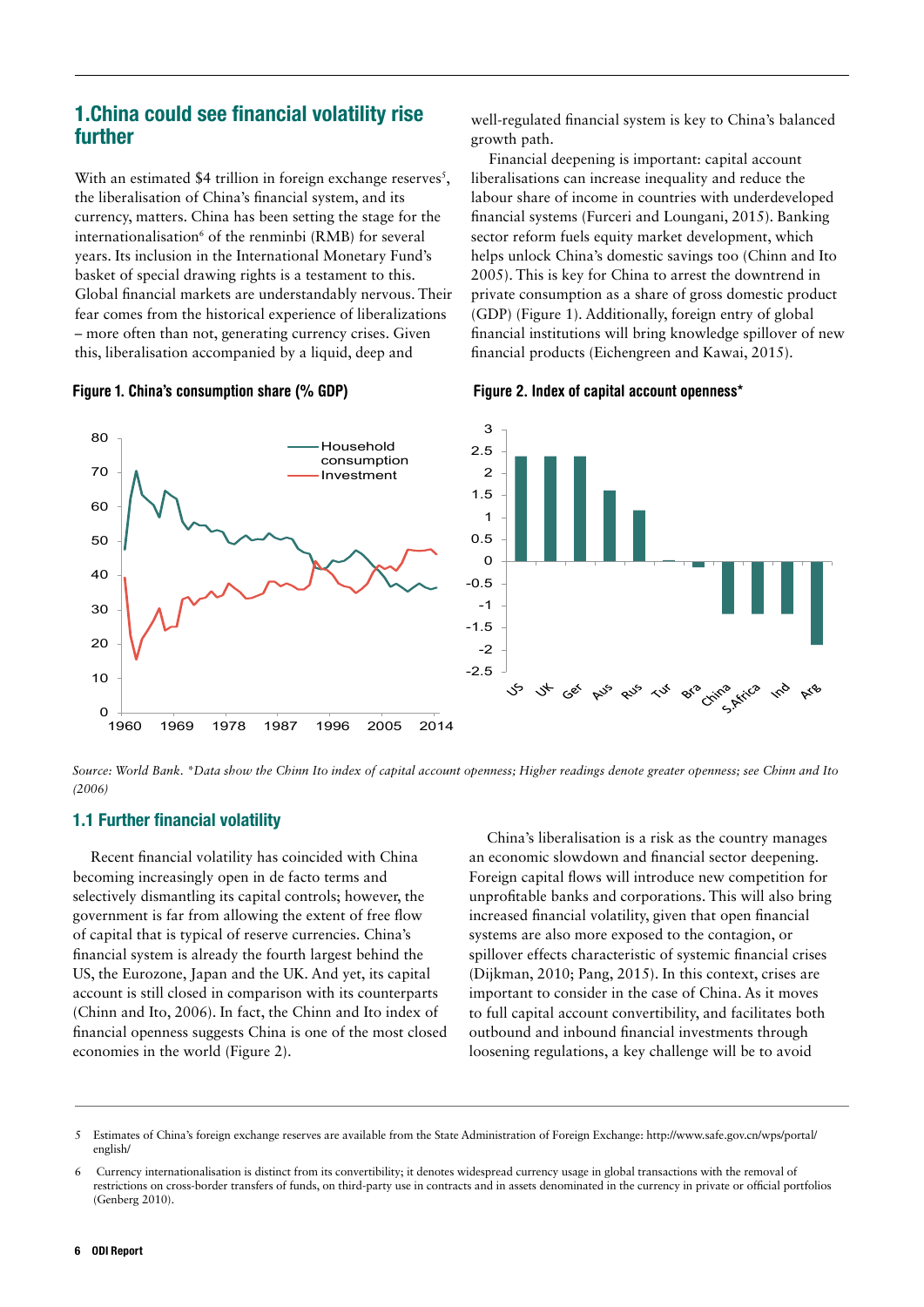<span id="page-6-0"></span>the crises its predecessors, such as the South-East Asian economies, have faced when opening up their financial systems (Krugman, 1999; World Bank, 2005).

Past liberalisations have, more often than not, heralded currency crises (World Bank, 2005). After all, moving beyond the 'impossible trinity' of a fixed exchange rate, an independent monetary policy and opening an economy is difficult to manage, as witnessed in some of the South-East Asian economies during the Asian financial crisis of 1997. Liberalising a currency regime, from a fixed to a fully floating exchange rate, needs to be managed amid volatility in global capital flows. Given this, China's policy-makers will reform at a slow, steady pace.<sup>7</sup>

China's financial system is dominated by bank lending (Cruz Gao and Song, 2015), which can constitute a financial shock to investment. Amiti and Weinstein (2013) show that supply-side financial shocks – stemming from bank lending – can have large negative impacts on aggregate loan supply and investment. The volatility in the Shanghai composite index reflected an overvaluation in the actual index, by as much as 23% (Verhage, 2015), and a lack of macro-prudential oversight of publicly listed companies (Wang and Sun, 2013). Although the recent

bout of volatility is less pronounced than that in August (Figure 3), China's 'shadow' banking<sup>8</sup> sector, estimated at as high as 43% of GDP (Elliot et al., 2015), heightens risks. Currency weakness and stock market volatility have ensued and authorities have extended the ban on shortselling (Bloomberg, 2015).

Despite the financial volatility that is likely to continue, a financial crisis is not on the cards for China. Its financial soundness indicators, as calculated by the International Monetary Fund (IMF), have not raised any flags. And China plans to steadily implement the reforms necessary for successful liberalisation. These include (1) interest rate liberalisation (in order to introduce a 'hard' budget constraint into its banking sector) and (2) the commercialisation of state-owned banks, where default risk is difficult to gauge as a result of implicit guarantees (Law and Roach, 2015). The People's Bank of China's (PBOC's) removal of controls on lending rates has been a step in the direction of interest rate liberalisation. Effectiveness of PBOC monetary policy in terms of successfully filtering through to deposit and lending rates, as has been the case in India (Das, 2015), will be important.





*Note: The Chicago Board Options Exchange (CBOE) China Exchange Traded Funds are shares of trusts that hold portfolios of stocks designed to closely track the price performance and yield of specific indices. Source: CBOE and Federal Reserve Bank of St Louis.*

7 People's Bank of China Governor Zhou Xiaochuan has indicated that a slow steady pace in reform is likely (PBOC, 2015b).

<sup>8</sup> The Financial Stability Board (FSB) defines shadow banking as all entities outside the regulated banking system that perform the core banking function of credit intermediation, taking money from savers and lending it to borrowers (FSB, 2013).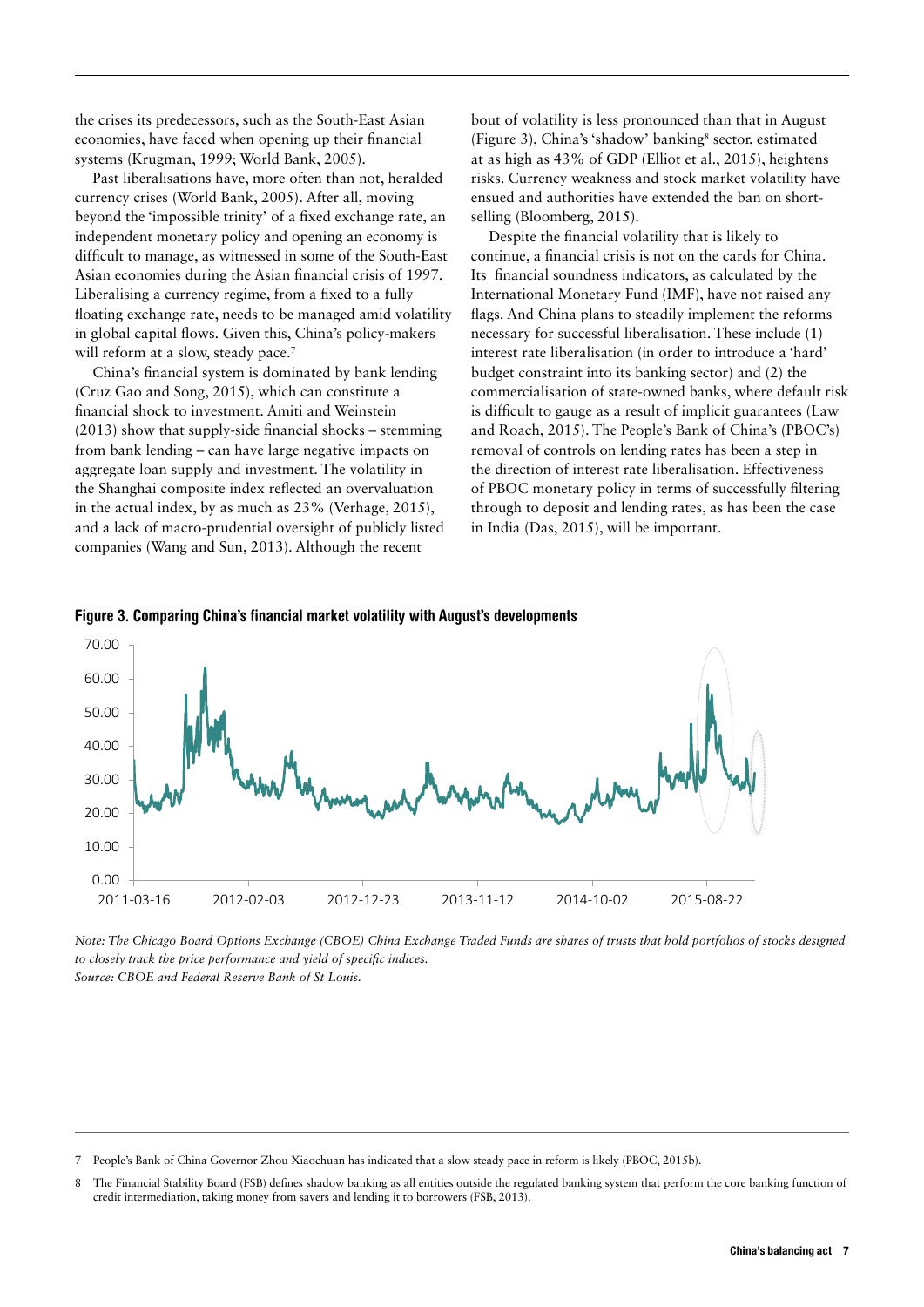#### <span id="page-7-0"></span>Box 1. China's QFII and QDII schemes

Promoting inward investment is important. It prompts technological spillover. And inward portfolio investment (in equity and bond investments) promotes competition and prudential health of the banking sector (IMF, 2015a; Prasad, 2015). Over the past decade, policy initiatives including the QFII scheme have facilitated foreign investor purchases of Chinese stocks. The upper limit on portfolio investments has been raised per QFII but remains largely capped at \$1bn; the period in which the investment is locked has also been reduced (Eichengreen, 2015).

More outward investment through the QDII scheme (which includes securities firms, asset management companies and insurance companies) has occurred; this was expanded in 2010 as the government's controlled means to liberalise and to allow institutional investors to invest pooled funds abroad with an improved risk-return tradeoff. Progress thus far in liberalising has included the fact that the government in 2009 dropped review and approval requirements for outward remittances of funds for direct investment abroad by Chinese corporations and financial institutions (Prasad, 2015). The limit on foreign exchange purchases by residents for remittances abroad for personal reasons has also been increased, to \$50,000 a year (ibid.).



*Note: \*Relative prices denotes the ratio of China's Consumer Price Index relative to countries noted. Source: Taylor rule policy rates are author's calculations based on OECD (2012) estimates of countries' output gaps and inflation rates; there is an implicit assumption of a 2% inflation target adopted by the PBOC in the long term..*

#### 1.2 China's evolving financial liberalization

Chinese policymakers have employed new strategies to re-invest foreign currency inflows rather than accumulate reserves. The qualified domestic institutional investor (QDII) and qualified foreign institutional investor (QFII) schemes are symptomatic of this (Box 1) and the country's plan to achieve an open capital account and a widely used

renminbi (RMB) . Thus far, reform tools have been aimed at basic, rather than full, capital account convertibility. They have facilitated the purchase and sale of the currency for trade-related purposes as well as a limited range of capital account and financial transactions that promote inward/outbound investment.<sup>9</sup>.

The RMB is the official currency of China, and is interchangeably called the yuan. The onshore exchange rate is referred to as the CNY rate and the offshore exchange rate is the CNH rate.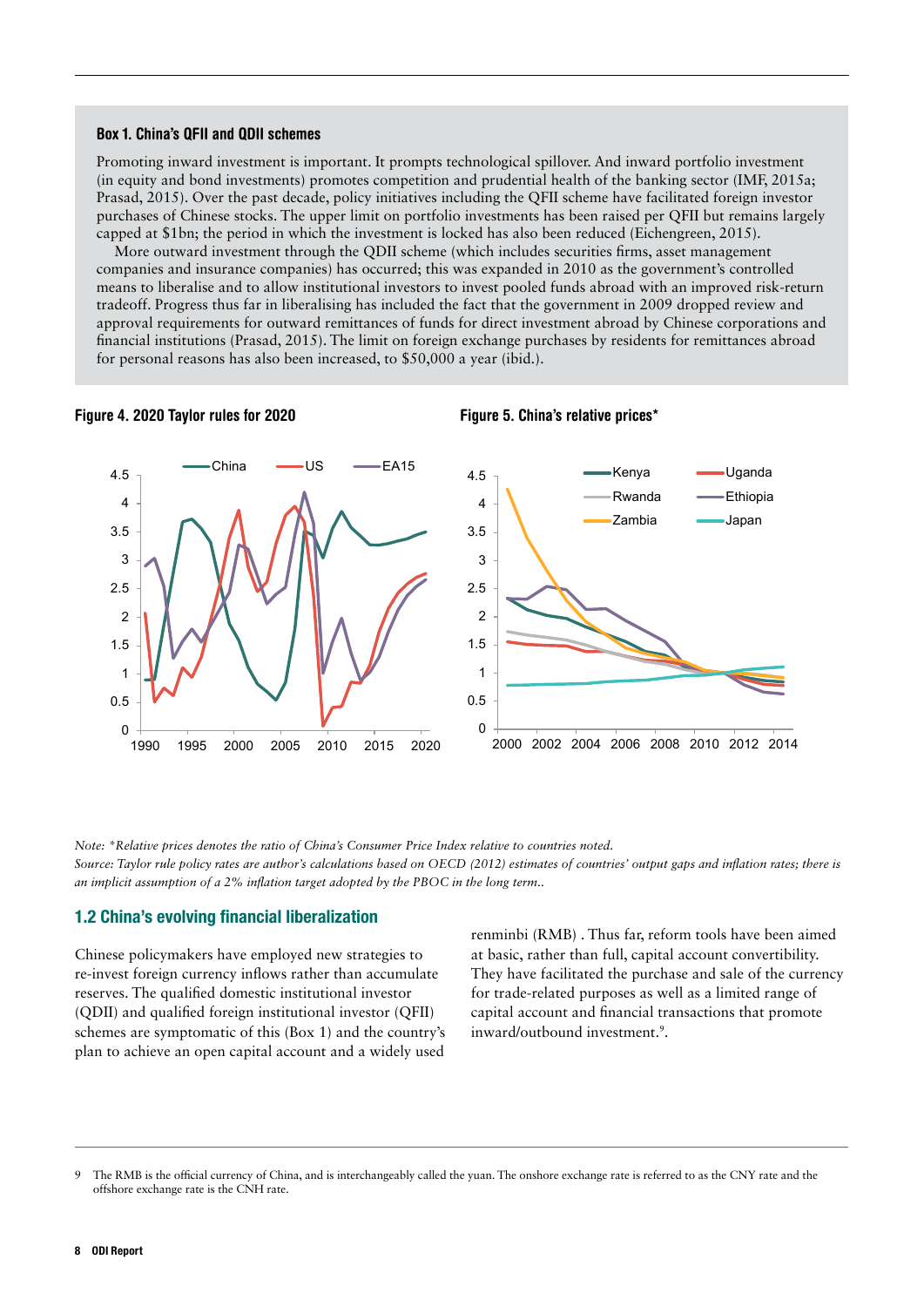### <span id="page-8-0"></span>1.3 PBOC currency policy

RMB liberalisation, or market-based currency determination, is a key part of China's overall financial liberalisation. Its inclusion in the IMF's special drawing rights (SDR) basket<sup>10</sup> is partly predicated on its being freely and widely usable – broadly used in international transactions and principal exchange markets. Currently, China maintains a floating exchange rate regime.

China's central bank has intervened on several occasions to support its currency.11 This is not surprising. Transition to a freely floating currency is tricky, given historical evidence of an 'impossible trinity'– the fact that a fixed exchange rate, free international capital mobility and an independent monetary policy (geared towards domestic goals) are not all mutually consistent (Obstfeld et al., 2004).

The RMB is likely to continue to come under downward pressure amid instability in China's financial markets. The QFII scheme may add to this dynamic as domestic investors seek to diversify their investment portfolios, in both the short and the long term. In theory, China would see a further depreciation of its currency according to equilibrium exchange rate frameworks, such as the Fundamental Equilibrium Exchange Rate (FEER).<sup>12</sup> All other factors constant, a sustained increase in capital outflows suggests a deterioration in its external accounts, requiring a depreciation in the exchange rate to bring China's current account back into equilibrium.

The outlook for the RMB is both uncertain and important. It is uncertain due to the risk of capital outflows. Its long-term rate is important – a low rate will support China's exports. And yet, a strong enough RMB is instrumental for consumers' purchasing power for foreign imports, and for re-balancing to consumption-led growth.

Estimates are split. Persistent RMB undervaluation (Papadavid, 2007; Cline and Williamson, 2007) support currency strength.13 Long-run calculations of China's Taylor rule<sup>14</sup> rate, which indicate a rate gap vis-à-vis the US and the Eurozone to 2020 (Figure 4), echo this. However, others see a more recent overvaluation in the RMB (Zhang and Chen 2014). RMB strength has also been reflected broadly in the splits of the newly established RMB tradeweighted index. With the exception of the US\$, the RMB has broadly appreciated.<sup>15</sup>

The currency is an important financial transmission mechanism vis-à-vis its developed and developing trading partners. RMB depreciation risk carries spillover risks for China's trading partners – in the form of both depreciation and devaluations. The Taiwanese dollar, the Korean won and the Japanese yen depreciated in the wake of its weakness. And in August 2015, Vietnam devalued the dong in response to the PBOC devaluation. There is continued risk of this.

As the RMB depreciates, China's major trading partners will see a decline in their relative export competitiveness. SSA economies in particular will see higher real (inflationadjusted) exchange rates given their persistently high domestic inflation rates. This competitiveness gap is heightened by the fact that China's consumer prices continue to drop dramatically via-à-vis those in SSA, leading to a lower real effective exchange rate (Figure 5). This will fuel devaluations in SSA, and South-East Asia, to support growth.

External devaluations are particularly problematic for smaller, low-income economies in that the loss of purchasing power (and lower consumption) is not offset by increased investment in the short term, and exchange rate depreciation may lead to unsustainable debt dynamics (Acevedo et al., 2015). SSA countries with high US\$ denominated debt, such as Ghana, Tanzania and South Africa, are likely to see elevated domestic interest rates as investors demand higher protection for holding their debt (Kayizzi-Mugerwa and Birhanu Tessema, 2015).

<sup>10</sup> The IMF SDR basket constitutes its supplementary reserve assets; as of 1 October 2016, the RMB will be included (IMF, 2015b).

<sup>11</sup> 13 August 2015 was the most recent instance of this (Anderlini, 2015).

<sup>12</sup> The FEER value of a currency when an economy is both at internal and external equilibrium, with internal equilibrium defined as the economy growing at potential and external equilibrium defined as having a sustainable current account (Williamson, 1999).

<sup>13</sup> Cheung et al. (2007) found the RMB's persistent undervaluation depended on statistical methods used.

<sup>14</sup> The Taylor rule is a rudimentary benchmark of where a policy rate should be based on the deviation of the economy's growth rate from potential and the deviation of inflation from its target. We follow the Taylor (1993) methodology and calculate China's Taylor rule using the following equation:  $r=p+0.5*y+0.5*(p-2)+2$  where r is the Taylor rule rate, p is the inflation rate and y is the deviation of growth from its potential, the output gap. There have been alternatives and proposed variations to this rule (BIS, 2015) to allow for the role of domestic financial imbalances in monetary policy.

<sup>15</sup> In December 2015, the PBOC announced a new trade-weighted RMB index against 13 major trading partners, to offer a better gauge of the currency's relative strength beyond the RMB/US\$ rate (PBOC, 2015a).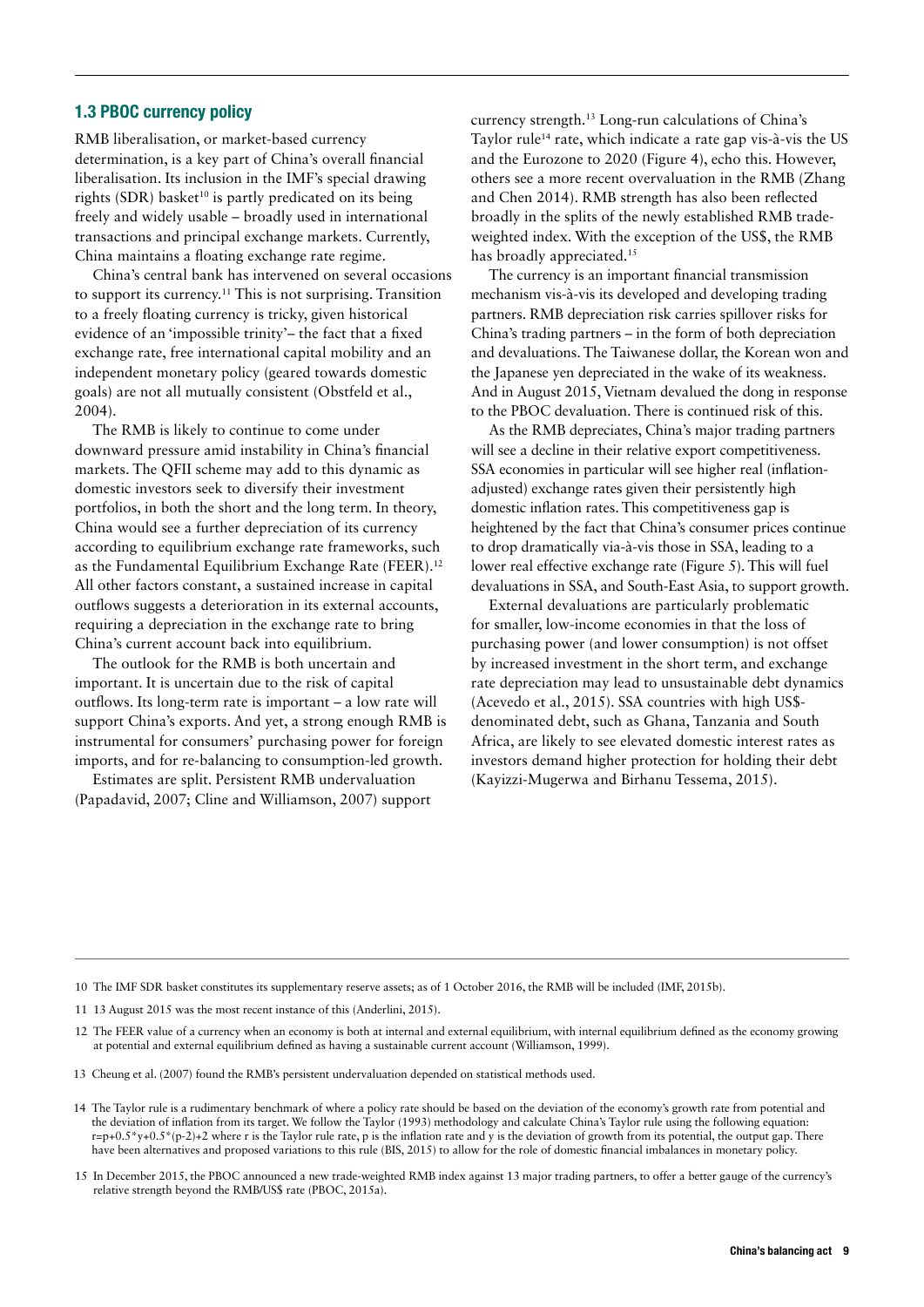#### <span id="page-9-0"></span>Figure 6. Key pathways and transmission mechanisms for RMB internationalisation



*Source: Overseas Development Institute.* 

### 2. RMB internationalisation, a global growth boon?

The effects of increases in trade and investment, after full RMB internationalization, could offset the global trade slowdown, a catalyst of sharper growth slowdowns, and a G20 concern (Papadavid 2015). China has already deployed its reserves in US treasuries and in foreign direct investment (FDI). The question is the degree to which this will continue, as it opens its financial system in the next years. We look at how the twin dynamic of offshore trading centres and greater RMB transactional usage could spur trade, portfolio investment flows and foreign direct investment, thus offsetting the slowdown witnessed in global trade (Figure 8).

China's FDI will be, in part, directed by its one-belt-oneroad (OBOR) policy – where it has promoted economic partnership alongside its geopolitical relationships (Khan, 2015). China's share of world trade is still relatively small, at just under 10 percent. Developed nations, particularly the US, Germany, Hong Kong and Korea will continue to reap the lion's share of China's trade. And yet, RMB transactional usage will spur both trade and tip outward FDI to SSA. This is because of political (and regulatory) opposition to higher profile FDI and mergers and acquisitions: Chinese-US deals are twice as likely to fall through relative to the BRICS economies.16

#### 2.1 RMB offshore centres a key catalyst

Offshore RMB centres are significant in that they will support global liquidity and financial intermediation,

offsetting the decline in cross-border financial flows (BIS, 2015). The current value of CNH offshore deposits, at CNY698.5 bn, is only a fraction of China's domestic deposit balance of CNY999.3 trillion. The largest 'testing ground' for China has been in Hong Kong since 2004.17 Institutional and technical arrangements by foreign financial institutions to clear cross-border trade and investment transactions, through local RMB clearing banks, have made offshore business possible and are instrumental for currency internationalisation. Not only do they facilitate currency usage by non-residents, but also, Cheung (2015) highlights, they have exhibited economies of scale in doing so.

The RMB-denominated bond market is growing in terms of volume, liquidity and breadth (Shu et al., 2013), with the City of London playing a key role. Although London's financial centre already accounts for 46% of global offshore renminbi spot trading (SWIFT, 2011), its RMB offshore centres are a significant institutional development promoting RMB usage, through RMBdenominated bond issuance and trading. Global issuance of dim sum bonds rose sharply during 2007-2011, before leveling out at \$18 billion in 2012 and reaching \$45 bn in 2015 (FTSE Russell, 2015). In October 2014, the UK was the first Western country to successfully issue a RMB 3 billion (£300 million) RMB-denominated sovereign bond with a three-year maturity (HM Treasury, 2014).

Given that the UK holds its reserves only in US dollars, euros, yen and Canadian dollars, the UK's RMB bond issuance signals scope for the RMB's future reserve currency. UK–China bilateral trade is also likely to grow in

<sup>16</sup> Some China–US deals have failed because of national security concerns in the US, which prompted US regulatory opposition to China National Offshore Oil Corporation's attempt to purchase Unocal in 2005 and Huawei's attempt to buy 3Leaf Systems in 2011 (Capron and Mitchell, 2015).

<sup>17</sup> Hong Kong was the first offshore centre, given that it is an administrative region of China and it thus has greater flexibility and leverage/bargaining power in regulatory cooperation (Cheung, 2015).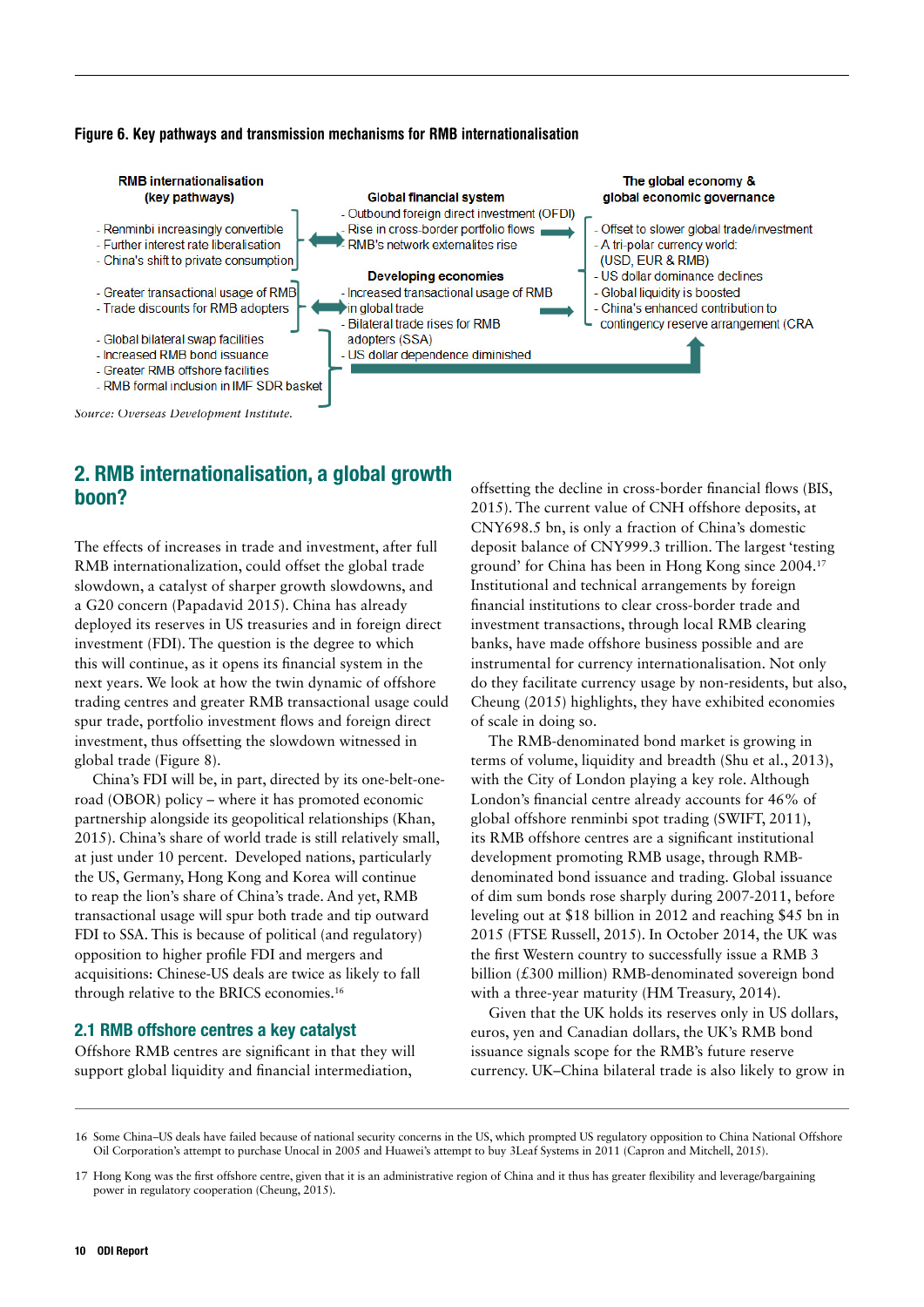

<span id="page-10-0"></span>



*Source: IMF Direction of Trade Statistics*

 $\Omega$ 

light of Chancellor Osborne making trade a policy priority when announcing the RMB bond issuance: 'Our long-term plan is working, but the job is not done. We need to export to fast growing economies like China, and attract more investment to our shores.' These comments are perhaps a reflection of the fact that the UK is the only developed country of a trio including Germany and Japan that has not seen any improvement in its bilateral trade balance with China since 2002 (Figure 7).

Other institutional developments will also be important in supporting the RMB. An expansion of RMB bond issuance in China, by other governments, will increase liquidity significantly. Korea's announced issuance of a Panda bond is an example of this (Hughes, 2015). Finally, broader acceptance and usage of the RMB is being supported by the PBOC as it expands local currency bilateral swap lines<sup>18</sup> to facilitate usage of RMB-denominated financial instruments. Twenty-five swap facilities have been established thus far, most recently at the Bank of England (Eichengreen and Kawai, 2015).

#### 2.2 RMB's transactional usage is rising

At just under 10%, China's share of world trade is still relatively small. And yet, it has increased five-fold since the mid-1990s, according to Organisation for Economic Co-operation and Development (OECD) database. Liberalisation in goods trade is important. Among other things, it is a precursor to capital account liberalisation (Chinn and Ito, 2006). China's continued – and changing – contribution to world trade and investment could help mitigate emerging and developing economies' 'triple crisis' of higher US interest rates, lower oil and commodity prices and its own growth transition (Papadavid, 2016).

China's growth re-balancing to its consumer sector will have an impact on its net trade. Already, with private consumption growth having accelerated, it is likely that import demand will follow suit, despite the latter being far more volatile. Detailed splits of China's growth figures – including the recently weaker 2015 report – suggest that the Chinese consumer is increasingly in the driver's seat. The likelihood of import demand picking up is high. Areas that were once under state control, when it comes to housing and leisure, are now subject to people's own control; increasingly people in China are able to shape these areas through the act of spending money (Yu, 2015).

RMB trade settlement has been an explicit trade promotion strategy: China has used its trade network to promote the use of the RMB on the global stage (Cheung, 2015). Offering corporations price concessions to use the RMB in their import, and export, transactions is an example of this, aimed at countering obstacles to RMB usage, such as through new guidelines for cash management, exchange rate risk management, fund transfers and banking facilities and other idiosyncratic factors (ibid.).

China's strategy is starting to pay off. The value of RMB trade settlement has surged 30-fold: from CNY10 bn to CNY318 bn between 2010 and 2013. And yet, this

<sup>18</sup> A currency swap facility allows central banks to purchase currencies from one another, which facilitates banks' usage of each currency in each relevant country; swap facilities are frequently used in times of financial crises (Eichengreen and Kawai, 2015).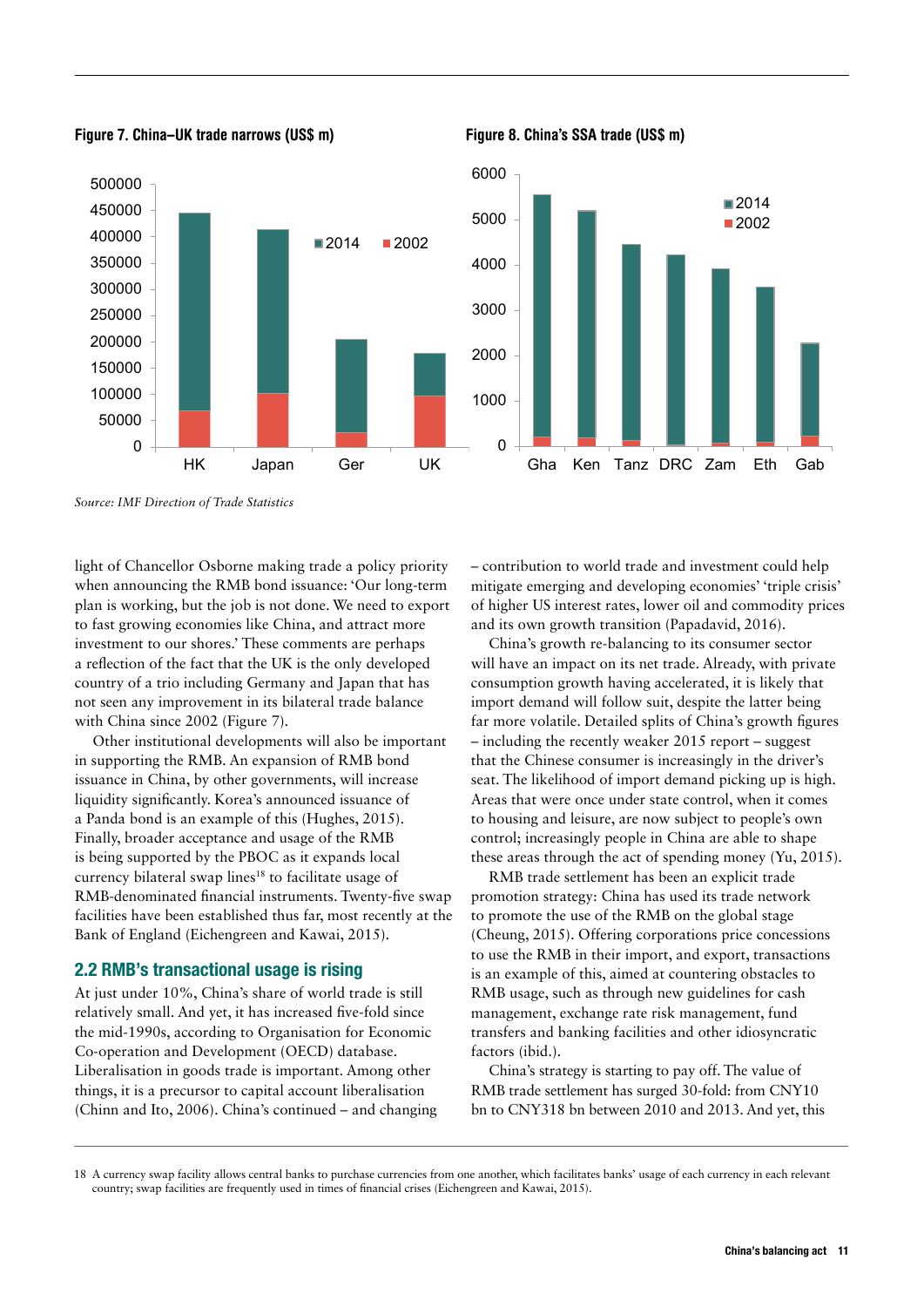<span id="page-11-0"></span>still constitutes a small dent. as PBOC Governor Zhou Xiaochuan (IFF China Report Staff, 2015) noted, although growth in RMB usage in China's trade transactions has grown, its share in China's trade is still low. At 16.9%, the RMB's share as a percentage of China's trade is much less than the yen's 40% share in Japan's trade transactions and less than the euro's 50%-odd share in Eurozone trade transactions (Eichengreen and Kawai, 2015).

In SSA, the biggest transactional impact is mirrored in the accumulation of RMB reserves in central banks' coffers as a reflection of trade with China. Again, here too, the RMB's share in SSA central bank reserves is still outpaced by the US dollar and the euro. The magnitude of the China-SSA growing trade relationship suggests usage of the RMB will continue to grow, particularly once the RMB overcomes the US dollar's network externality – its incumbent benefit from being regularly used. Zimbabwe has adopted the RMB as legal tender (AFP, 2015), switching fully from the US dollar, in return for Chinese financial support to repay its debt (Hawkins, 2015).

Both the Bank of Ghana and the Central Bank of Nigeria have announced they will shift more foreign reserves into RMB given that their trade with China has grown by several orders of magnitude over the past decade (Figure 8). Additionally, the South African Reserve Bank has signed an agreement with the PBOC to invest in the RMB bond market. The list is growing: Zambia has pledged to increase its use for trade settlements with China; and Kenyan President Uhuru Kenyatta promised to host an RMB clearing house, to settle trading accounts, clear trades, and to regulate and report trading data for its futures market. And, much like their developed country counterparts, SSA central banks are applying to establish bilateral swap facilities to better facilitate RMB usage (Eichengreen and Kawai, 2015; Hawkins, 2015).

Developed country central banks are also accumulating RMB reserves, but for slightly different reasons. Whereas developing central banks' RMB reserves are growing because of their growing trade relationships with China, their developed counterparts are showing interest in RMB-denominated assets, even before full capital account liberalisation, for strategic reasons such as yield advantage and portfolio diversification (Papadavid, 2014). Given this, the RMB could see increased prominence in central bank reserves with only basic capital account convertibility, although this is likely to be the case only in central banks with reserves in excess of requirements for basic functions (Eichengreen and Kawai, 2015). IMF Currency Composition of Official Foreign Exchange Reserves data have suggested a shift to non-traditional reserve currencies.

### 2.3 China's catalytic investments

China's outbound FDI is likely to soon exceed its inbound FDI, with Europe a particular beneficiary, though the treatment of cross-border flows with Hong Kong makes this determination difficult (Garcia-Herrero, 2015). To be sure, policies are in place to increase China's FDI. The privatisation of its state-owned enterprises, regulatory changes promoting further outbound FDI, and implementation of its 'going global' strategy (launched by the Ministry of Commerce in 2015) will be key in boosting overseas FDI.

The US, Europe, India and China see the highest FDI into SSA. Although FDI growth from most countries has remained solid, or in Europe's case, flat-lined (OECD 2015), China has diverged. FDI flows from China to Africa hit an annualized compound growth rate of 47.8%; investment is also shifting out of the traditional extractive industries to Africa's manufacturing sector (Chen et. al. 2015). Recently, China tripled its investments into SSA to \$60 bn, when President Xi Jinping attended the Forum on China–Africa Cooperation (FOCAC) in Johannesburg (Sun, 2015).19 China has also signed investment deals with India (\$22 bn) and Pakistan (\$46 bn) (Xinhuanet, 2015). Earlier in 2015, UK Prime Minister Cameron, too, heralded a 'golden age' in UK–China relations

Looking ahead, the quality of outward FDI is set to improve. This is only if China succeeds in rebalancing its growth. If it undertakes reforms to increase its potential output, increased productivity will lead to affordable exports. And, if consumer demand (and wages) are stimulated, cost considerations will both drive manufacturing production to SSA and generate employment in SSA (Anderson et al., 2015).<sup>20</sup> Investment in SSA has continued to grow despite China's growth slowdown, unlike in developed economies; Africa's trade with China is expected to reach \$385 bn by the end of 2015 (Chen et. al. 2015). Increased investment will further spur demand, and a market, for RMB settlements. These are now expensive as transactions have to be first settled in US dollars.

China's SSA investments are becoming more diversified. Recent announcements reflect a broader investment involvement beyond natural resources; at the recent FOCAC meeting, little mention was made of resourcerelated investments in SSA, which have dominated in the past (Sun, 2015). This suggests Chinese FDI that will become increasingly complementary to local industry rather than extractive (Kaplinsky et al., 2008), although case studies in Rwanda and the Democratic Republic of Congo raise doubts about the degree to which this can occur in certain countries (IDS, 2015).

<sup>19</sup> The commitment announced in South Africa is distinct from annual FDI figures in that it is over a multi-year period and includes concessional aid.

<sup>20</sup> A 'relocation' scenario is assumed to fully materialise over 10 years in the model employed by Anderson et. al (2015), with relatively large gains for smaller SSA economies and benefits for the SSA region as a whole.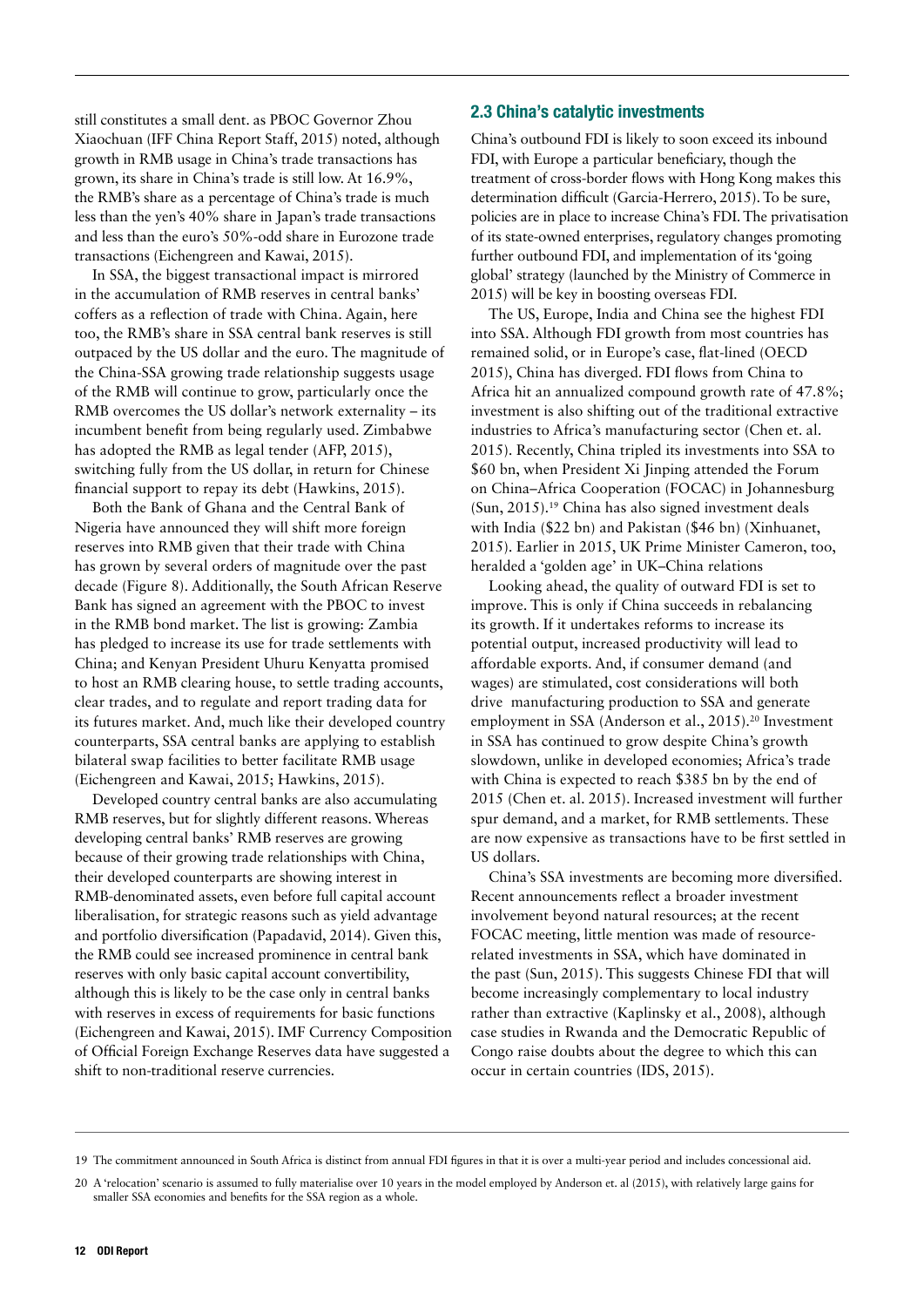<span id="page-12-0"></span>



### 3. China's objective – a tripolar currency world

Steadiness and success in China's liberalization is necessary in assessing the suitability of whether the RMB should sit alongside the US dollar and the euro as reserve currency. And yet, this is not sufficient. Reserve currency status does not simply result from successful liberalisation. China must achieve critical mass in the depth and breadth of its financial instruments so that transactions into and out of RMB-denominated assets are easy and cost effective. And it needs to do so to the degree that it dents the US dollar's advantage as the most used global currency. This takes time. In doing so, the RMB will have established itself as a new reliable store of value, with RMB denominated assets denominated held by both the private and by the public sector (Chinn and Frankel, 2005).

The degree to which the RMB rivals the US dollar and the euro will ultimately be a reflection of China's long-term economic strength. This will then drive the long-term usage and trading of the RMB, beyond simply whether the currency is technically 'freely usable' or convertible. On the basis of its expected economic size, and that of its financial sector, there is scope for the RMB to sit alongside the US dollar and the euro, resulting in a tripolar currency world (ECB, 2013; Papadavid, 2015). This will influence the degree to which other currencies choose to peg to it, making it an 'anchor currency' (Meissner and Oomes, 2008).

China is set to grow in its economic dominance, overtaking the US in size by 2020 (OECD, 2012).<sup>21</sup> Its share of global trade has tripled over the past decade

Figure 9: Shares of global trade Figure 10: US and China 2060 outlook



(Figure 9). The RMB's importance is also likely to grow when considering long-term projections for China's share of global GDP and its share of global trade. Both shares provide good gauges of currency dominance (ECB, 2013) The US share of global GDP, alongside global USdollar reserve holdings, has been on a downtrend; China's share of global GDP is expected to surpass that of the US in 2020 (OECD, 2012), suggesting an important global role for the RMB (Figure 10).

Geopolitical shifts diverting economic clout away from western economies (OECD, 2012) could also bolster the RMB's global status. The US dollar's experience has shown that institutional power is a game changer for reserve currency status. The Bretton Woods institutions proved crucial for the US dollar (Eichengreen, 2013). The new multilateral institutions, such as the New Development Bank (previously known as the BRICS Development Bank) and the Asian Infrastructural Investment Bank could provide the same foundation for the RMB if they catalyse investment and enable emerging powers to divert resources away from the IMF (Hou et al., 2014b).

Ultimately, China's financial strength and openness will be one of the most important barometers of the RMB's staying power as a global currency. China has the institutional machinery in place yet has further work to do. The size of its financial sector is growing: its gross external assets plus its liabilities now greater than 100% of GDP (Prasad, 2015). However, its outbound FDI is still less than 2% of GDP, according to the World Bank, and it has yet to globalize its financial system alongside its developed country counterparts (Chinn and Ito, 2006).

<sup>21</sup> Figures are measured in constant purchasing power parity (PPP).

<sup>22</sup> An offshore currency market specialises in transactions of products not issued by that market and serves a large non-resident population (Cheung, 2015).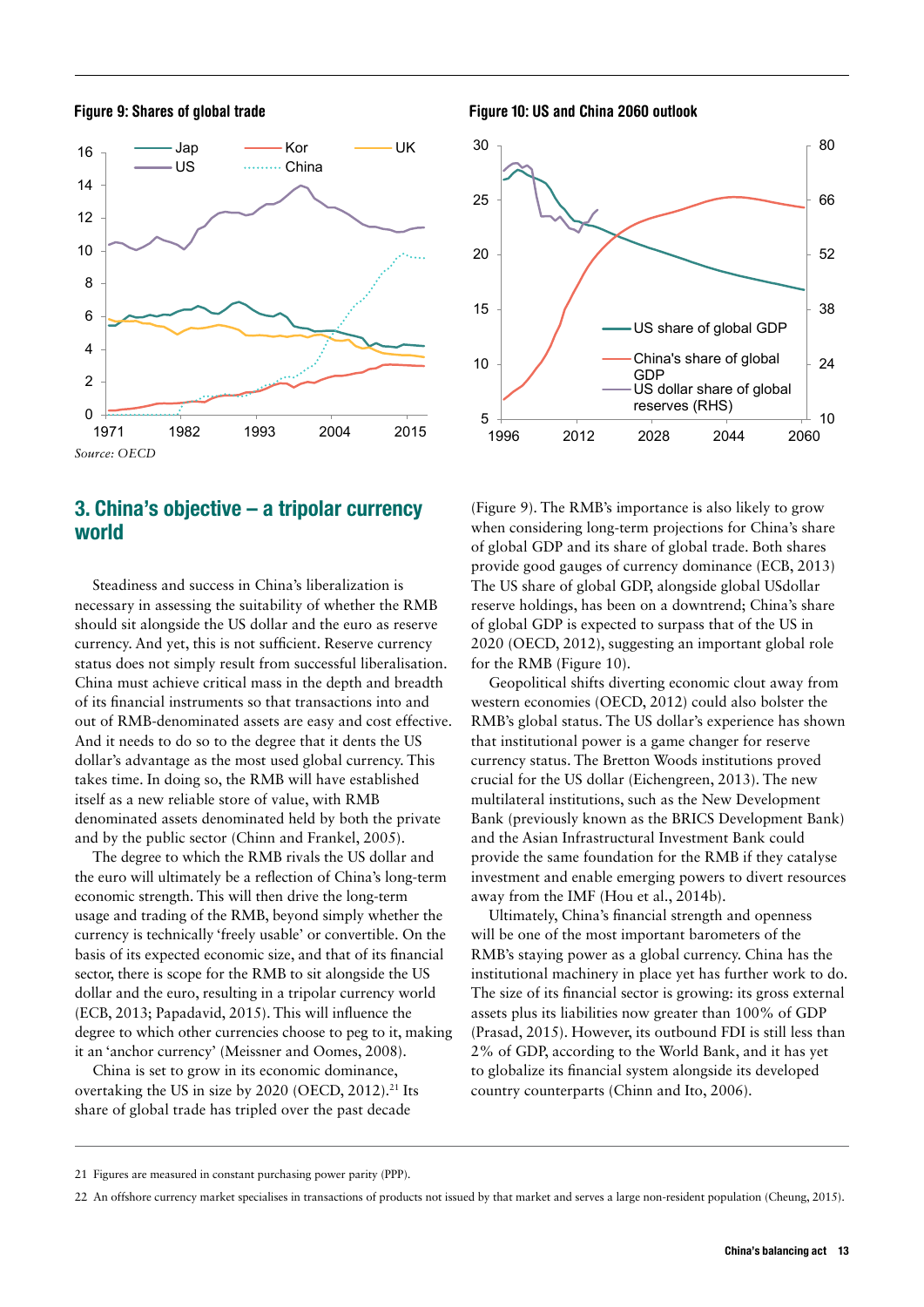### <span id="page-13-0"></span>4. Conclusions

China has an opportunity. If the sequencing, steadiness and transparency of its liberalisation are successful, its integration into the global financial system over the next few years will be a boon for the global economy and the global financial system. In this paper, the hope was to highlight the importance of China's balancing act: balancing its liberalization, or opening of its financial sector, with its deepening. Liberalisation alone would introduce continued volatility and instability in China's financial system. So this balance is key in protecting against a currency – or broader financial crisis.

In examining its financial liberalization, there is evidence that China's offshore trading centres<sup>22</sup> and greater RMB transactional usage could spur outbound portfolio and foreign direct investment. This is particularly beneficial for the global economy given the headwinds stemming from a higher US dollar and for, oil exporters, lower oil prices. China's liberalization will be beneficial in this sense. But this will have been a pipe dream if it does not successfully re-balance and support domestic consumption growth.

Ultimately, the culmination of China's success in integrating successfully into the global financial system will be the degree to which the RMB becomes internationalised, rivaling the usage of the US dollar and the euro as a global reserve currency. It is too soon to make this judgment,

given the amount of institutional and economic work that remains to be done. Anecdotal evidence suggests there is significant interest in both the transactional usage of the RMB and its accumulation in central banks' reserves – as a reflection of trade relationships and as a strategic priority in portfolio investments.

Under its current leadership of the G20, it is more likely that China will sequence and communicate it policies in a transparent way, given its stated objective of leading a new type of global economic governance (Greenhill et al., 2015). China should take the lead in promoting both economic transformation and global economic governance through including non-G20 countries in a G20–lowincome country hub, as suggested by te Velde (2012).

A speculative policy suggestion is the creation of an enhanced shock facility, drawing in part from its significant reserves – this would be a welcome policy move in light of the current global financial risks. An increased institutional presence through new contingency reserve arrangements (CRAs), or shock facilities, will bolster the regional and global influence of China in particular. The scope for extended CRAs, beyond those established by the Chiang Mai CRA (Hou et al., 2014a), is vast given the scope of China's foreign exchange reserves. A policy move in this direction will be game-changing in consolidating China's lender of last resort power and diminishing global dependence on dollar liquidity in times of crisis.

22 An offshore currency market specialises in transactions of products not issued by that market and serves a large non-resident population (Cheung, 2015).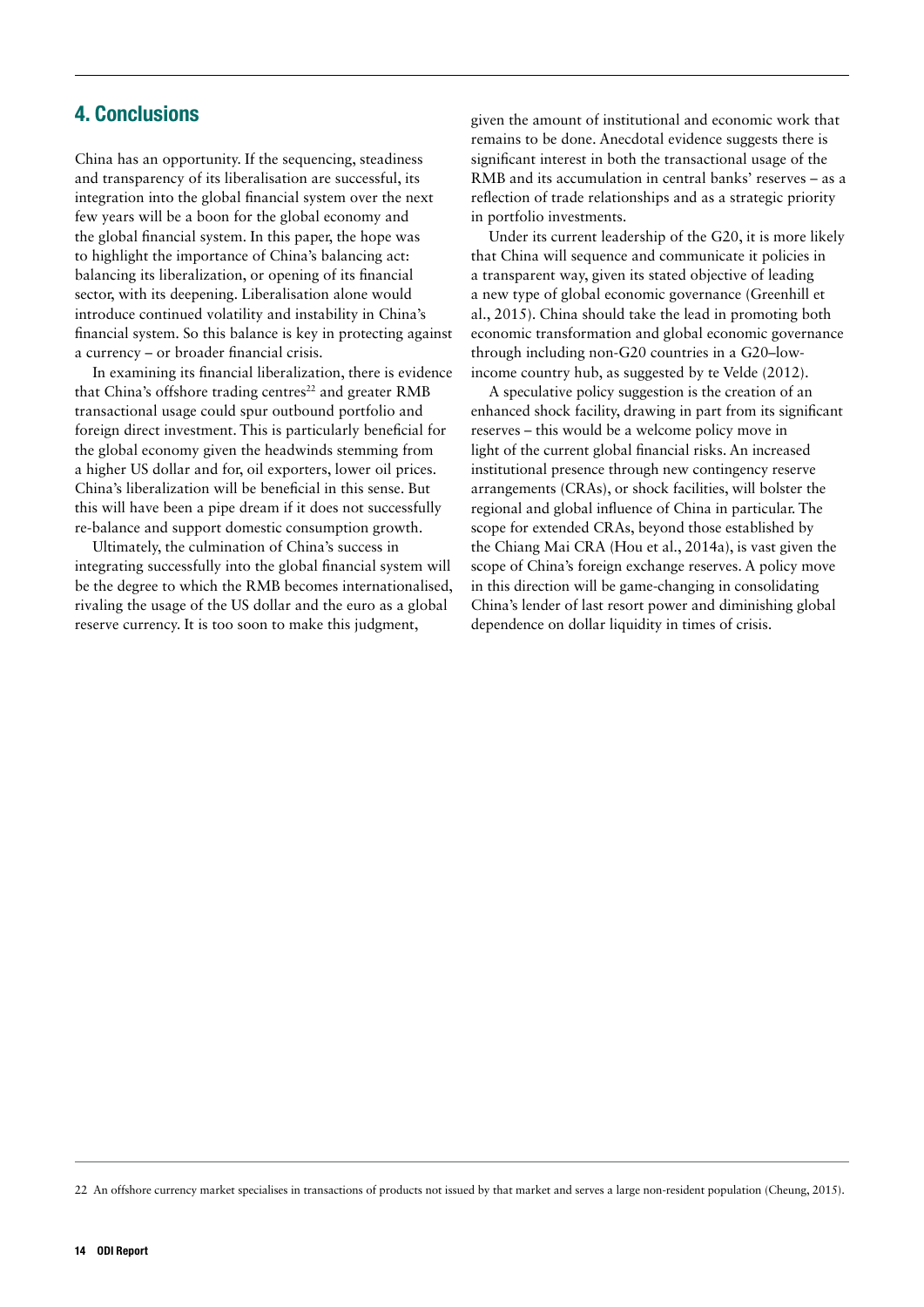# <span id="page-14-0"></span>References

- Acevedo, S., Cebotari, A., Greenidge, K. and Keim, G., (2015) External devaluations: Are small states different? Working Paper 240. Washington, DC: IMF.
- AFP (Agence France Presse) (2015) 'Zimbabwe to make Chinese yuan legal currency after Beijing cancels debts'. The Guardian, 22 December.
- Amiti, M. and Weinstein, D.E. (2013) How much do bank shocks affect investment? Evidence from matched bank-firm loan data. Staff Report 604. New York: Federal Reserve Bank of New York.
- Anderlini, J. (2015) 'China defends new currency regime'. The Financial Times, 13 August.
- Anderson, D., Canales Kriljenko, J.I., Drummond, P., Espaillat, P. and Muir, D. (2015) Spillovers from China onto Sub-Saharan Africa: Insights from the flexible system of global models (FSGM). Working Paper 221. Washington, DC: IMF.
- BIS (Bank for International Settlements) (2015) 'Vulnerabilities of emerging market economies take centre stage'. Quarterly Review, September. Basel: BIS.
- Bloomberg (2015) 'China halts trading after 7% rout triggers circuit breaker', 7 January (http://www.bloomberg.com/ news/articles/2016-01-07/chinese-stocks-trigger-trading-halt-after-csi-300-declines-5-)

Capron, L. and Mitchell, W. (2012) 'Why Chinese firms cross-border deals fall apart'. Harvard Business Review, 22 November.

- Chen, G., Geiger, M. and Minghui, F. (2015) Manufacturing FDI in Sub-Saharan Africa: Trends, determinants, and impacts. Washington, DC: World Bank.
- Cheung, Y.-W. (2015) 'The role of offshore financial centres in the process of renminbi internationalisation', in B. Eichengreen and M. Kawai (eds) Renminbi internationalisation: Achievements, prospects and challenges. Manila and Washington, DC: ADBI and The Brookings Institution.
- Cheung, Y.-W., Chinn, M. and Fuji, E. (2007) 'The fog encircling the renminbi debate', Singapore Economic Review 52(3): 403-418.
- Chinn, M. and Frankel, J. (2005) 'Will the euro eventually surpass the dollar as leading international reserve currency?' Working Paper 1150. Cambridge, MA: NBER.
- Chinn, M. and Ito, H. (2006) 'What matters for financial development? Capital controls, institutions, and interactions', Journal of Development Economics 81(1): 163-192.
- Cline, W.R. and Williamson, J. (2007) 'Estimates of the equilibrium exchange rate of the renminbi: Is there a consensus and, if not, why not?' Conference on China's Exchange Rate Policy, Washington, DC, 12 October.
- Cruz, C., Gao, Y. and Song, L.-L. (2015) 'Are the People's Republic of China financial markets deep and liquid enough for renminbi internationalisation?', in B. Eichengreen and M. Kawai (eds) Renminbi internationalisation: Achievements, prospects and challenges. Manila and Washington, DC: ADBI and The Brookings Institution.
- Das, S. (2015) 'Monetary policy in India: Transmission to bank interest rates'. Working No 129. Washington, DC: IMF.
- Dijkman, M. (2010) A framework for assessing systematic risk. Policy Research Working Paper 5282. Washington, DC: World Bank. ECB (European Central Bank) (2013) The international role of the euro. Frankfurt: ECB.
- Eichengreen, B. (2013) Exorbitant privilege: The rise and fall of the dollar. Oxford: OUP.
- Eichengreen, B. and Kawai, M. (eds) (2015) Renminbi internationalisation: Achievements, prospects and challenges. Manila and Washington, DC: ADBI and The Brookings Institution.
- Elliot, D., Kroeber, A.R. and Yu, Q (2015) Shadow banking in China: A primer. Washington, DC: Brookings Institution.
- FTSE Russell (2015) An examination of the offshore RMB bond market. FTSE BOCHK Offshore RMB Bond Quarterly Research Report, October.
- FSB (Financial Stability Board) (2013) Strengthening oversight and regulation of shadow banking: An overview of policy recommendations. Washington, DC: FSB.
- Furceri, D. and Loungani, P. (2015) Capital account liberalisation and inequality. Working Paper 243. Washington, DC: IMF.
- Garcia-Herrero, A. (2015) 'China's outward foreign direct investment'. Bruegel Blog, 28 June (http://bruegel.org/2015/06/ chinas-outward-foreign-direct-investment/)
- Genberg, H. (2010) Currency internationalisation: Analytical and policy issues. Working Paper 61. Basel: BIS.
- Greenhill, R., Miller, M., Papadavid, P., Scott, A. and Stuart, E. (2015) 'A development agenda for China's G20 presidency'. Briefing. London: ODI.
- Hawkins, T. (2015) 'Zimbabwe to use China currency in bid to cement Beijing ties'. The Financial Times, 22 December.
- HM Treasury (2014) 'Britain issues western world's first sovereign RMB bond, largest ever RMB bond by non-Chinese issuer'. New Story, 14 October. London: HM Treasury (https://www.gov.uk/government/news/ britain-issues-western-worlds-first-sovereign-rmb-bond-largest-ever-rmb-bond-by-non-chinese-issuer).
- Hou, Z., Keane, J., Kennan, J., Massa, I. and te Velde, D.W. (2014a) 'Global monetary shocks: Impacts and policy responses in sub-Saharan Africa'. Shockwatch Bulletin. London: ODI.

Hou, Z., Keane, J. and te Velde, D.W. (2014b) Will the BRICS provide the global public goods the world needs? London: ODI.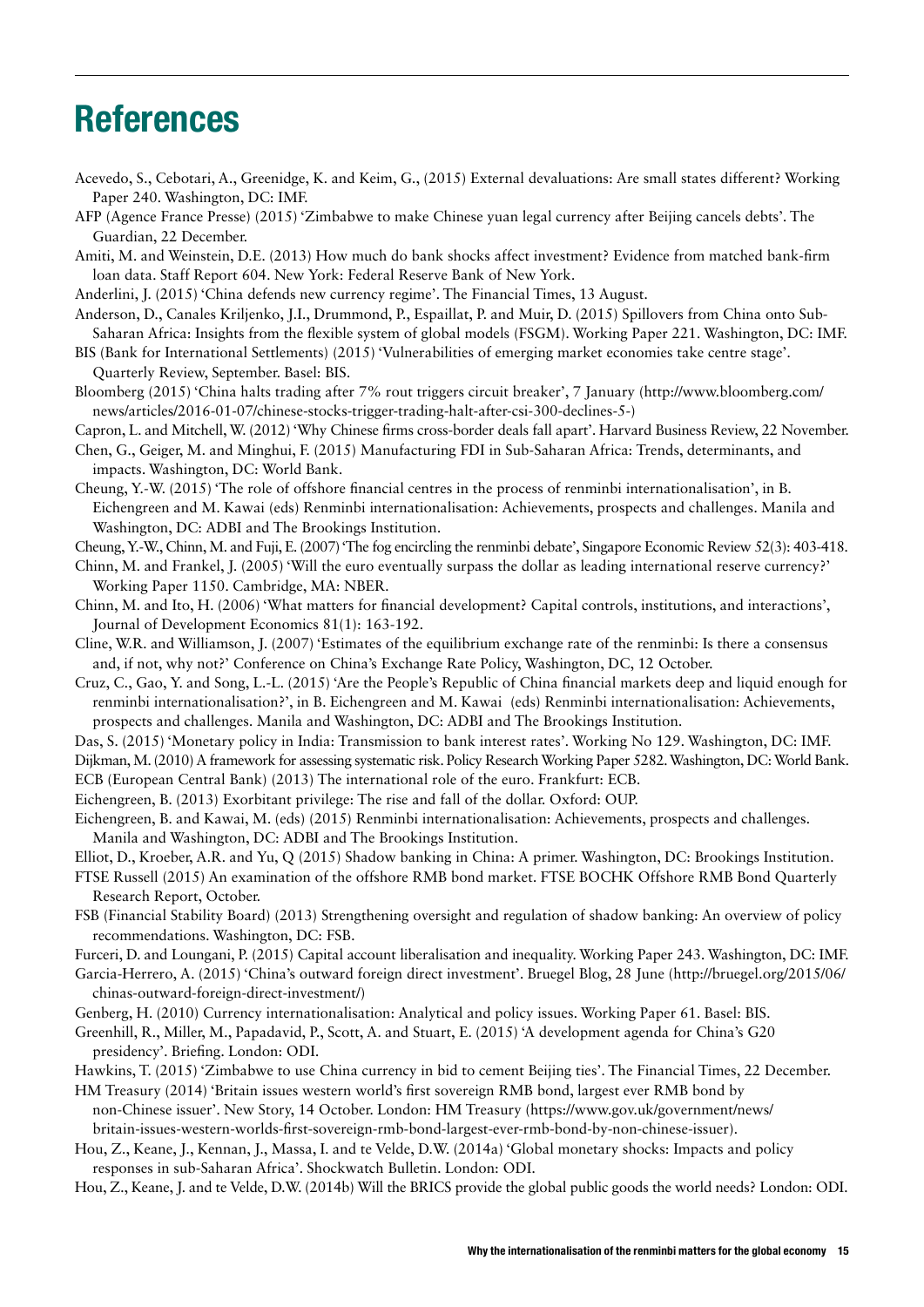Hughes, J. (2015) 'South Korea "panda bond" five times subscribed'. The Financial Times, 15 December.

- IFF China Report Staff (2015) 'PBoC's Zhou Xiaochuan on interest rate reform and renminbi internationalisation'. centralbanking.com, 9 June (http://www.centralbanking.com/central-banking/interview/2411663/ pbocs-zhou-xiaochuan-on-interest-rate-reform-and-renminbi-internationalisation).
- IMF (International Monetary Fund) (2015a) Vulnerabilities, legacies and policy challenges: Global Financial Stability Report. Washington, DC: IMF.
- IMF (International Monetary Fund) (2015b) IMF's executive board completes review of SDR basket, includes Chinese renminbi': Press Release 15/540. Washington, DC: IMF.
- IDS (Institute of Development Studies) (2015) 'Is China's role in African fragile states exploitative or developmental?' Policy Briefing 91. Brighton: IDS.
- Kaplinsky, R., McCormick, D. and Morris, M. (2008) China and Sub-Saharan Africa: Impacts and challenges of a growing relationship. SAIS Working Paper. Washington, DC: African Studies Program, The Johns Hopkins University, Paul H. Nitze School of Advanced International Studies.
- Kayizzi-Mugerwa, S. and Birhanu Tessema, D. (2015) 'Debt distress in Africa: Be afraid?' Championing Inclusive Growth across Africa Blog, 24 July. Tunis: AfDB (http://www.afdb.org/en/blogs/
- afdb-championing-inclusive-growth-across-africa/post/debt-distress-in-africa-be-afraid-14546/).
- Khan, S.A. (2015) 'China's belt and road initiative'. The Daily Star, 1 October.
- Krugman, P. (1999) Currency crises. Cambridge, MA: MIT Press.
- Law, D. and Roache, S.K. (2015) Assessing default risks for Chinese firms: A lost cause? Working Paper 140. Washington, DC: IMF.
- Meissner, C., and Oomes, N. (2008) 'Why do countries peg the way they peg? The determinants of anchor currency choice'. Working Paper 132. Washington, DC: IMF.
- Obstfeld, M., Shambaugh, J.C. and Taylor, A.M. (2004) The trilemma in history: Tradeoffs among exchange rates, monetary policies, and capital mobility. Working Paper 10396. Cambridge, MA: NBER.
- OECD (Organisation for Economic Co-operation and Development) (2012) Looking to 2060: A global vision of longterm growth. Economic Policy Paper 3. Paris: OECD.
- OECD (Organisation for Economic Co-operation and Development) (2015) FDI gains momentum in second half of 2014. FDI in figures. Paris: OECD.
- Pang, P. (2015) 'Diverging monetary policies, global capital flows and financial stability'. Opening Remarks, Conference on Diverging Monetary Policies, Global Capital Flows and Financial Stability, Hong Kong, 15 October.
- Papadavid, P. (2007) 'RMB undervaluation persists'. Société Générale Foreign Exchange Monthly Forecast.
- Papadavid, P. (2014) 'Notes on central bank reserve accumulation', February.
- Papadavid, P. (2015) 'Beijing's rise threatens US dollar supremacy'. Barron's Asia's Best Minds. 7 May (http://www. barrons.com/articles/beijings-rise-threatens-u-s-dollar-supremacy-1430990047).
- Papadavid, P. (2015) 'Conference notes'. T20 Summit, Antalya, 14 November.
- Papadavid, P. (2016) 'The triple crisis facing developing countries'. Shock Watch Bulletin, 31 March. London: ODI.
- PBOC (People's Bank of China) (2015a) 'The launch of RMB index helps to guide public view of RMB exchange rate'. 11 December. Beijing: PBOC.
- PBOC (People's Bank of China) (2015b) 'PBoC's Zhou Xiaochuan on interest rate reform and renminbi internationalization'. 19 June. Beijing: PBOC.
- Prasad, E. (2015) 'Global ramifications of the renminbi's ascendance', in B. Eichengreen and M. Kawai (eds) Renminbi internationalisation: Achievements, prospects and challenges. Manila and Washington, DC: ADBI and The Brookings Institution.
- Roosa, R. and Hirsch, F. (1966) 'Reserves, reserve currencies and vehicle currencies: An argument'. Essays in International Finance 54. Princeton, NJ: Princeton University Press.
- Shu, C., He, D. and Cheng, X (2014) One currency, two markets: The renminbi's growing influence in Asia-Pacific. Working Paper 446. Basel: BIS.
- Sun, Y. (2015) 'Xi and the Sixth Forum on China–Africa Cooperation: Major commitments, but with questions'. Africa in Focus. Washington, DC: Brookings Institution.
- SWIFT (2011) RMB internationalisation: Implications for the global financial industry White Paper. La Hulpe: SWIFT.
- Taylor, J. (1993) 'Discretion versus policy rules in practice', Carnegie-Rochester Series on Public Policy 39: 195-214.
- te Velde, DW. (2012) 'Accountability and effectiveness of the G20's role in promoting development: Analysis, views, annotated bibliography and workshop report'. London: ODI.
- Verhage, J. (2015) 'Credit Suisse says Chinese stocks are overvalued by more than 20 percent'. Bloomberg, 29 May (http://www.bloomberg.com/news/articles/2015-05-29/
	- credit-suisse-says-chinese-stocks-are-overvalued-by-more-than-20-percent).

Wang, B. and Sun, T. (2013) How effective are macroprudential policies in China? Working Paper 75. Washington, DC: IMF. Williamson, J. (ed.) (1994) Estimating equilibrium exchange rates. Washington, DC: Institute for International Economics.